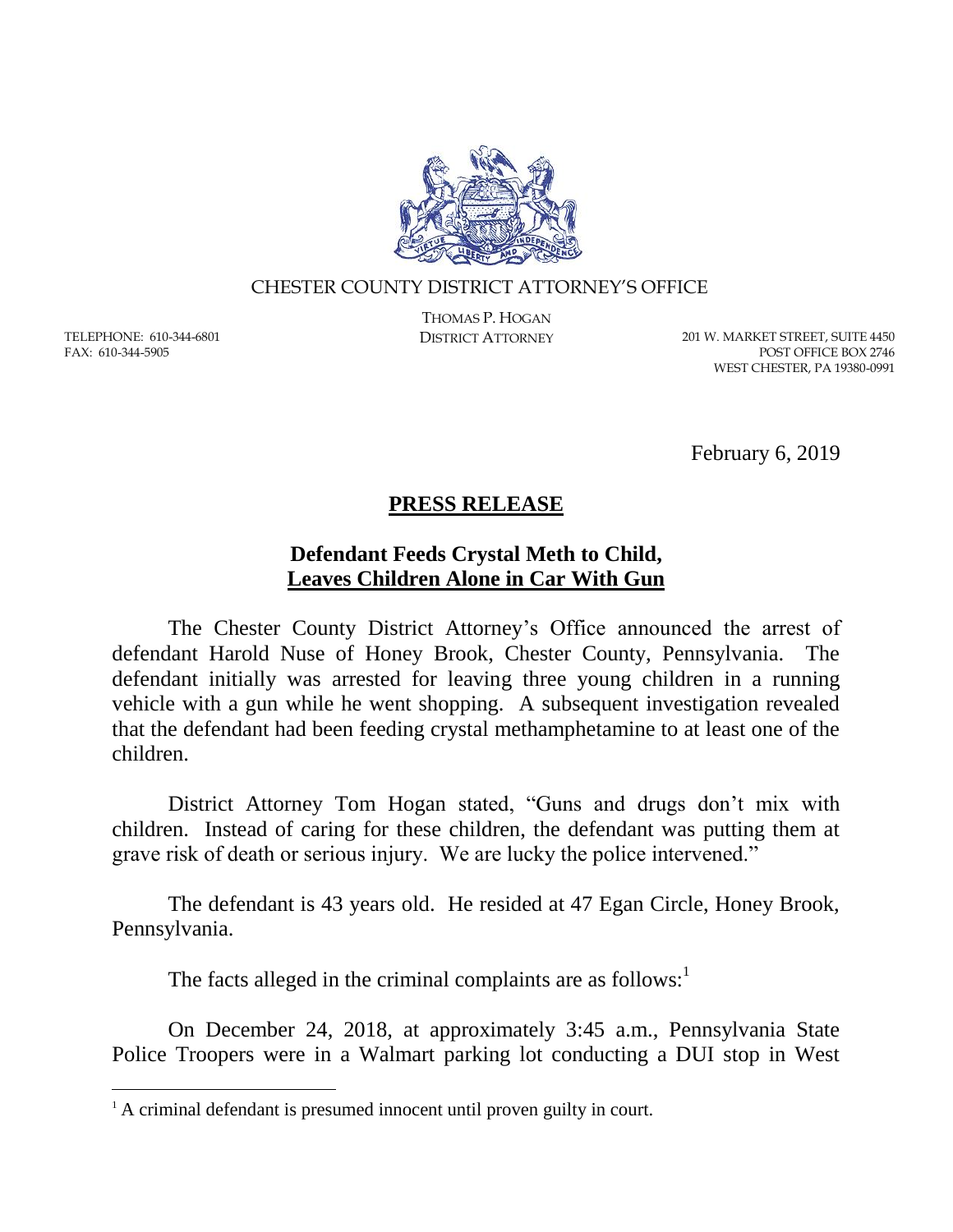Sadsbury Township, Chester County, Pennsylvania. The Troopers noticed an unrelated 2000 Chevrolet Silverado vehicle parked but running in the parking lot. The temperature was near freezing and the Troopers later determined that the vehicle had been left running at that location for over an hour.

When the Troopers approached the Silverado, they discovered nobody in the front seat. However, left in plain view on the center console was a 9mm pistol. The ammunition for the pistol was above the front seat visor.

In the back of the Silverado, left completely unsupervised, were three young boys. The boys were ages 11, 8, and 6. The boys were asleep. When the Troopers woke them up, the boys stated that they did not know where their parents were or when they would be coming back.

At approximately 4:15 a.m., the defendant and his wife, Brandy Nuse, exited the Walmart and returned to the Silverado. They claimed that they were shopping in the Walmart. The defendant and his wife are the caretakers for the three boys. Brandy Nuse is the mother of all three boys. The defendant is her husband, but is not the biological father of the boys.

The defendant and his wife were arrested. The boys were turned over to family members.

The boys were subsequently interviewed by the Chester County Detectives Child Abuse Unit, together with PSP. One of the boys reported that the defendant had been feeding him crystal methamphetamine. Crystal meth is a purified form of a stimulant that is crystalline in appearance and has a bitter taste. The child reported that on at least five occasions, the defendant took him to a shed on the defendant's property in Honey Brook and made him stick a chunk of crystal meth under his tongue to dissolve. The child described the meth as looking like a "weird gem," which is consistent with the appearance of crystal meth. The child also said that the meth did not taste good, which is consistent with the bitter taste of crystal meth.

The defendant has been charged with drug delivery, endangering the welfare of children, and other offenses.<sup>2</sup> Bail was set at \$75,000 cash. The defendant has been committed to Chester County Prison.

 $\overline{a}$ 

<sup>2</sup> Brandy Nuse has been charged as a co-conspirator.